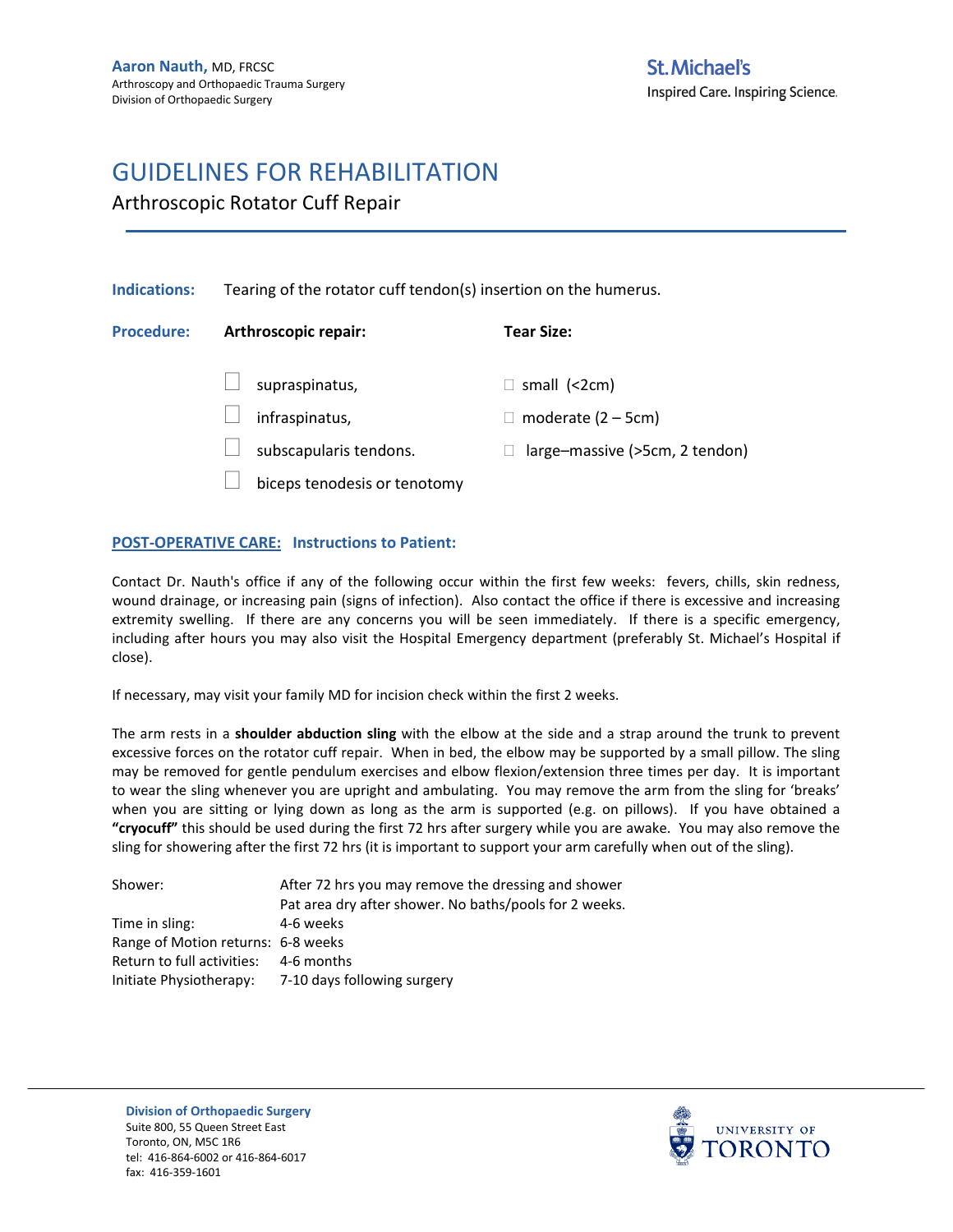Arthroscopic Rotator Cuff Repair

#### Motion allowed:

- 1. The trunk strap may be adjusted.
- 2. Early passive range of motion (someone else moving arm gently)
- 3. Arm should be removed from sling and allowed to dangle passively at side to relieve cramping. Very small circular motions (pendulum exercises) may be performed as tolerated.

#### Motion to avoid:

- 1. Active range of motion of the shoulder (with own muscles). Not until physiotherapist allows.
- 2. External rotation of the shoulder beyond neutral until 2 weeks post-operatively.
- 3. No reaching behind plane of body (in the position of apprehension do not stretch repair).
- 4. DO NOT attempt to pick up heavy objects with the operative hand as you may damage the repair until seen postoperatively at approximately 6 weeks.

#### **What to Expect over first 1-2 Weeks?**

The sutures used to close the wound are beneath the surface of the skin and are "self-dissolving". In addition to these sutures there are skin tapes ("Steristrips") which help to prevent spread of the scar. A larger dressing will be applied over the shoulder. This large dressing should be left intact for approximately 72 hrs following surgery, if necessary it may be replaced with a new dressing. These skin tapes should be worn for about 10-14 days after surgery. If they fall off early, replace them with new tapes. The tapes stick to the skin and may cause skin blisters in sensitive individuals, especially if there is post operative swelling. There will be some initial pain and discomfort, and you will receive medications for this. Early movement of the elbow and wrist is important, as are pendulum exercises. Icing is also important to decrease swelling. This discomfort will greatly reduce over a few days. **You should avoid wetting the wound directly during the first 72 hrs.** Please note a pink coloured antiseptic is used to paint the shoulder and arm, so do not be concerned if the shoulder appears unduly pink.

#### **POST-OPERATIVE EXERCISES**

Start your exercises the first day after your surgery. Spend about 10 minutes, 3 times a day exercising your shoulder to your comfort level. Putting ice packs on your shoulder before and after your exercises may reduce pain with activity. These exercises should be performed gently using the strong arm to assist the newly repaired arm if necessary. Wear your sling to protect your shoulder and arm. You may take your arm out of the sling to straighten your elbow as long as you keep your arm at your side.

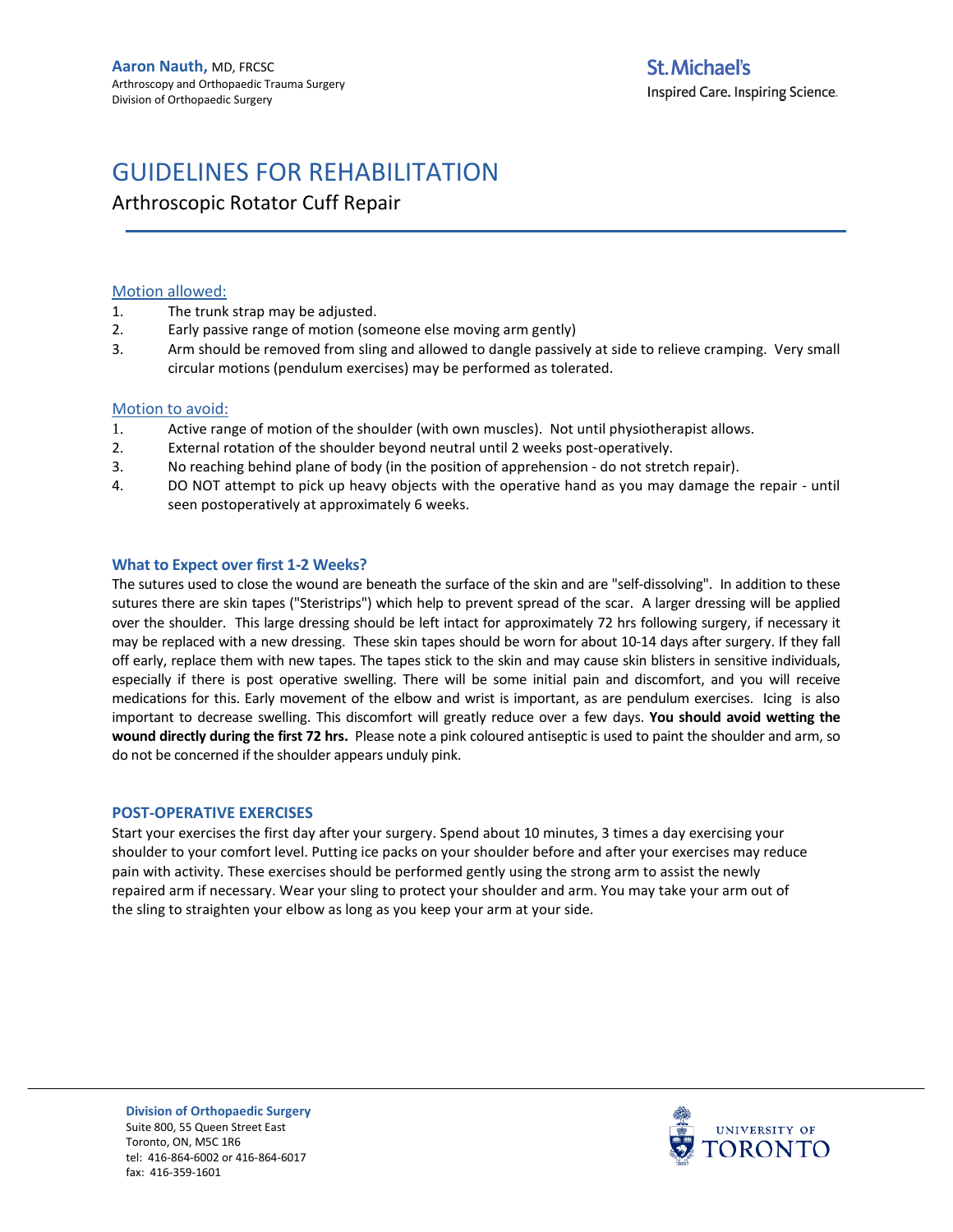### **St. Michael's**

Inspired Care. Inspiring Science.

### GUIDELINES FOR REHABILITATION

Arthroscopic Rotator Cuff Repair

#### **DENDULAR SWINGS**

- (A) Rest your good arm on the edge of a table.
	- Bend over from your waist.
	- Allow your affected arm to hang down it should hang limp and loose.
	- Breathing deeply in and out can improve shoulder and arm relaxation.
	- Swing your arm back and forth for a smooth pendular motion about 10 times.



(B) • Now allow your arm to circle gently in a clockwise direction with circles that grow gradually larger.

Repeat 10 times.

• Now go counter clockwise. Repeat 10 times.



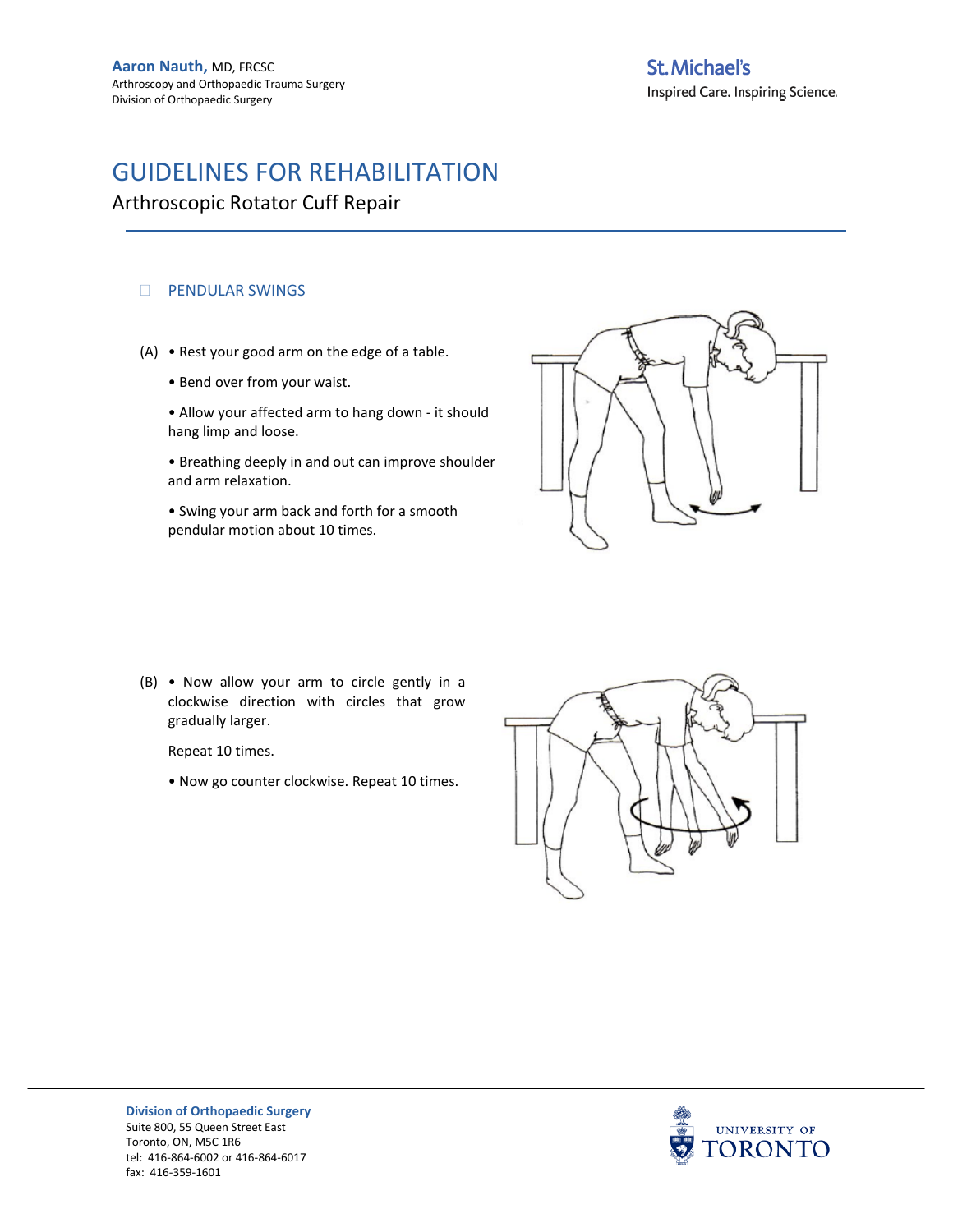Arthroscopic Rotator Cuff Repair

These next stretch exercises should not cause pain. Try to hold the stretch for up to 30 seconds and gradually progress to a 60 second stretch. Perform all stretches in a lying position.

#### **DE FORWARD FLEXION**

• Support your newly repaired arm under the wrist with your good arm.

• Lift the arm forward and upward to a 140-degree angle. Then slowly lower the arm until it rests against your ribs

• Keep your repaired shoulder relaxed, letting the other arm do the lifting and lowering.

Repeat 10 times.

.



#### ELBOW FLEXION AND EXTENSION

• Remove your arm from your sling for bending and straightening exercises of the elbow



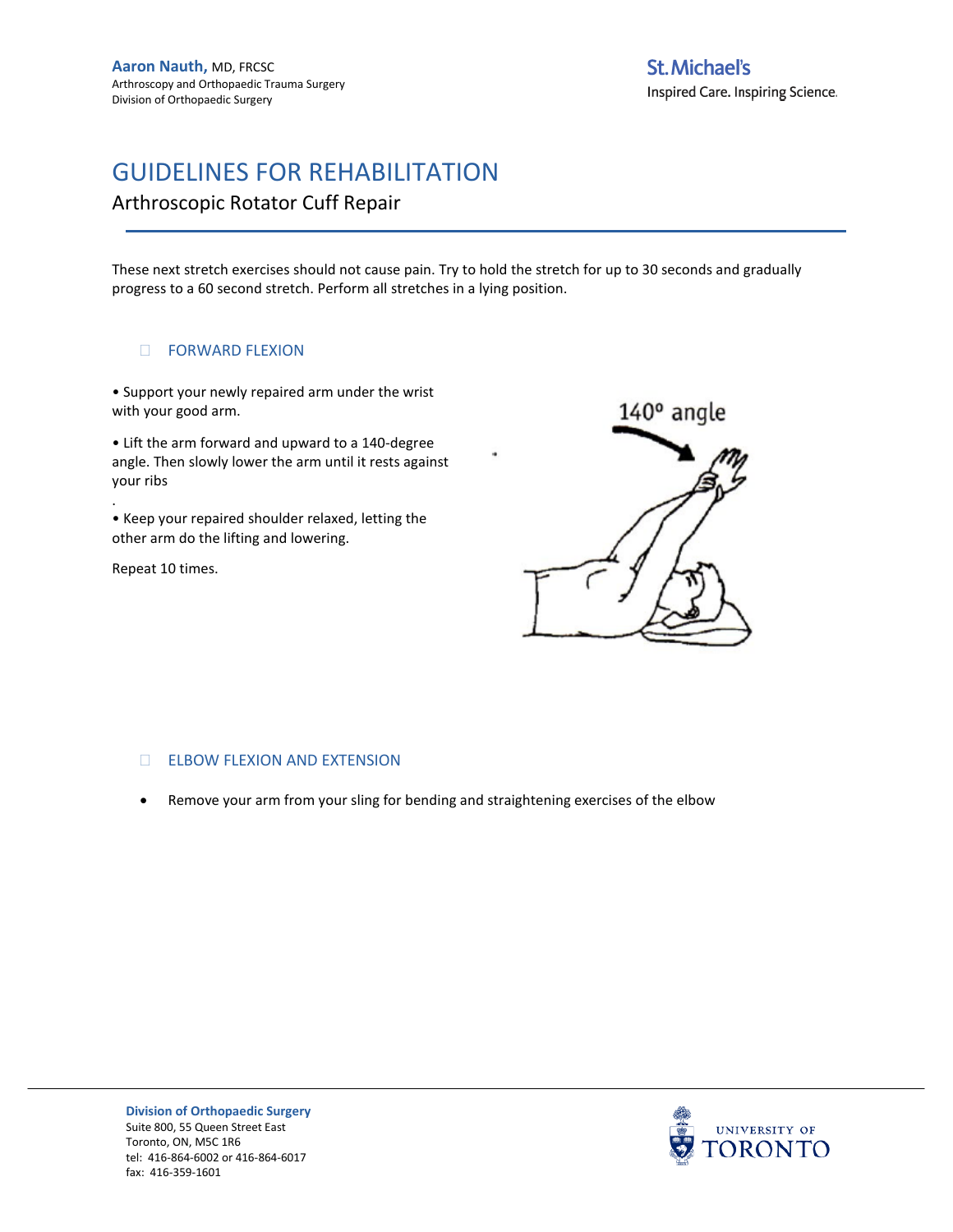### Arthroscopic Rotator Cuff Repair

#### **REHABILITATION PROTOCOL: Instructions to Physiotherapist:**

EQUAL ICING AND REST/WORK RATIO IS IMPORTANT. SIGNIFICANT PAIN SHOULD NOT OCCUR WITH ANY ACTIVITY, COME ON SOONER, DURING ACTIVITY OR REHAB, OR LAST LONGER AFTER REHAB. IF THIS OCCURS, MODIFICATION OR RE-EVALUATION NEEDS TO BE UNDERTAKEN.

The size any type of repair will vary the post-operative program to some extent. Very small tears with secure repairs can be started early and progress vigorously, whereas large difficult repairs may require much greater protection because the strength of repair may remain weak especially in the first few months.

#### **REHABILITATION PROTOCOL FOR ROTATOR CUFF REPAIR**

| <b>LEVEL I</b><br>(weeks $0-2$ )   | Shoulder immobilizer is worn at all times, removed for exercises.<br>The arm may be released as frequently as desired to dangle at side and perform pendulum<br>exercises, but the sling is refastened afterwards.<br>The wound must be kept dry for 72 hours.<br>Passive ROM only. Forward elevation to 90 $^{\circ}$ , ER (at side) to neutral, and abduction to 45 $^{\circ}$ .                                                                                                                                 |
|------------------------------------|--------------------------------------------------------------------------------------------------------------------------------------------------------------------------------------------------------------------------------------------------------------------------------------------------------------------------------------------------------------------------------------------------------------------------------------------------------------------------------------------------------------------|
| <b>LEVEL II</b><br>(weeks 2-4)     | Continue use of the sling except during physio or home exercises.<br>Continue passive ROM.<br>Forward elevation to 120°, ER (at side) to 20°, ER (in abduction) to 45°, abduction to 60° and IR to<br>about L1.                                                                                                                                                                                                                                                                                                    |
| <b>LEVEL III</b><br>(weeks $4-6$ ) | Gentle stretching in all directions to restore full range of forward elevation.<br>Continue passive and include gentle active-assisted range of motion with the patient when lying<br>supine - the patient should use the opposite hand to lift the affected arm. Please instruct<br>patient on how to safely perform these.<br>Forward elevation to 170°; ER (at side) to 60°; ER (in abduction) to 60°, abduction to 100 °, and<br>increased IR.<br>Avoid excessive abduction and ER to avoid stretching repair. |
| <b>LEVEL IV</b><br>(weeks 6-16)    | Increased stretching is undertaken both active and passive to regain full range of motion.<br>Initiate theraband strengthening, light weights and increase slowly as tolerated.<br>DISCONTINUE THE USE OF THE SLING.<br>Initiate rotator cuff and periscapular strengthening program.<br>Proprioception.<br>Continue with home exercise program.                                                                                                                                                                   |
| <b>LEVEL V</b>                     | May return to pre-surgery full activities, including heavy physical labour and/or activities.                                                                                                                                                                                                                                                                                                                                                                                                                      |

(4-6 months)